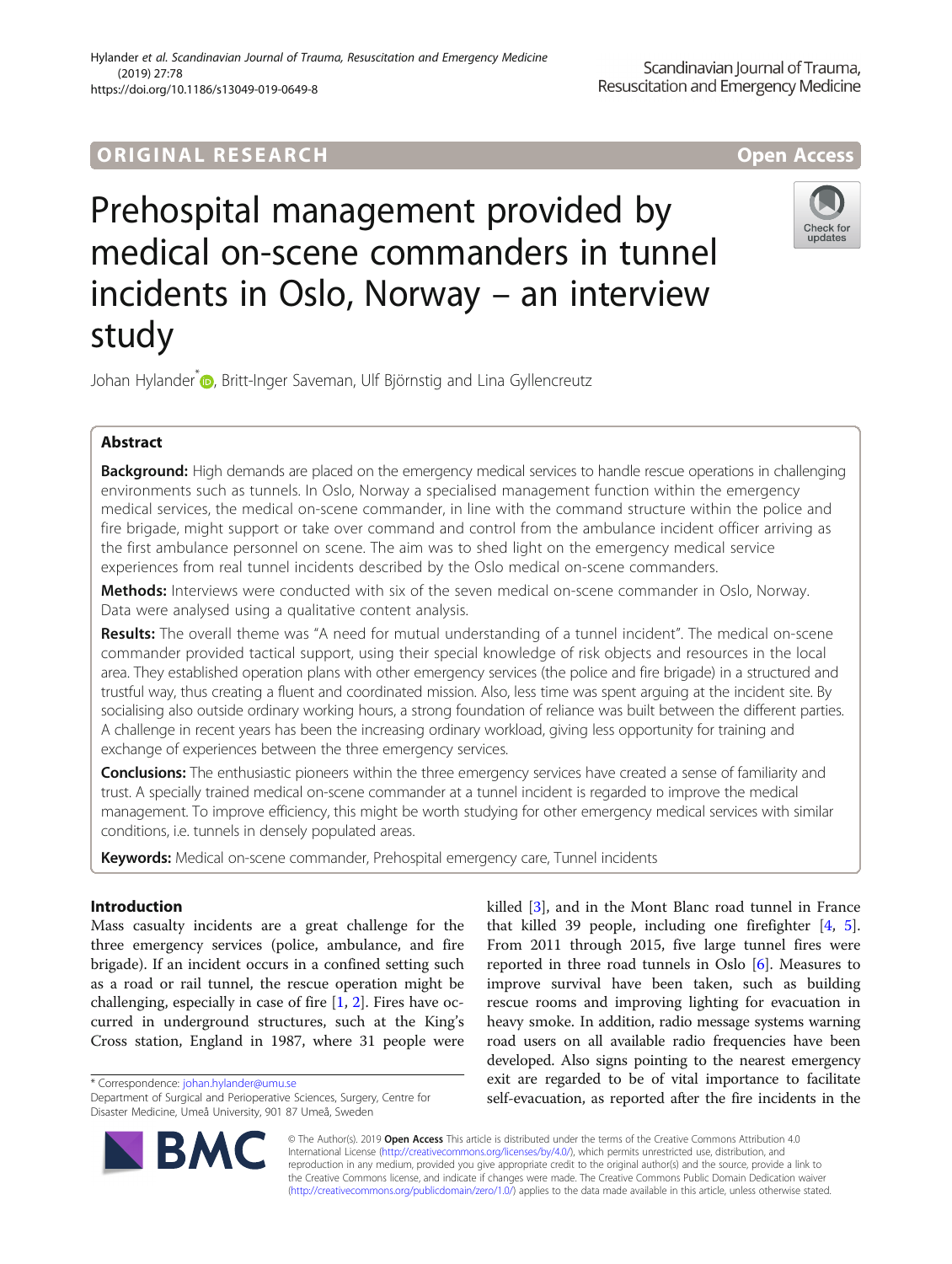Tauern Tunnel in Austria and the St Gotthard Tunnel in Switzerland [\[7](#page-5-0), [8\]](#page-6-0). For those injured, or others who are not able to self-rescue, the complex tunnel environment puts great demands on the emergency services and their ability to handle a rescue operation [\[1\]](#page-5-0). Every rescue operation is, however, unique and comes with its own set of problems [[9](#page-6-0), [10\]](#page-6-0).

Various structures in on-scene management are used worldwide [\[11](#page-6-0)]. The UK Major Incident Medical Management and Support (MIMMS) model has been an inspirational structure for the Emergency Medical Services (EMS) in Norway. MIMMS is based on the following seven components: command/control, safety (self, scene, survivor), communication, assessment, triage, treatment, and transport. Emphasis is put on inter-agency communication. Usually the initial EMS command is taken by the most experienced personnel of the first arriving ambulance – the Ambulance Incident Officer (AIO) – who is responsible for communication and coordination with other emergency services [\[12\]](#page-6-0). In Norway the police incident commander have the overall responsibility at an incident site [[13](#page-6-0)].

In Oslo, Norway, the responsibility for EMS command and control at the incident site can be supported by a more qualified on-scene commander [[13\]](#page-6-0). Due to there being 1,134 road tunnels in Norway and 11 in the Oslo area, the management of major incidents in tunnels has gained interest [\[6](#page-5-0), [14\]](#page-6-0). The Oslo experiences is rather unique, which makes these of interest for exploring the medical on-scene commander function during tunnel incidents.

### **Methods**

#### Aim

The aim of this study is to shed light on the EMS experiences from real tunnel incidents described by the Oslo medical on-scene commanders.

#### Study design and context

This interview study had a qualitative design. The tunnel incident contexts, as narrated by the interviewees, were from tunnels in the Oslo region, including three fire incidents and two traffic incidents. There were no deaths in the tunnel fires, but there were fatalities in both of the traffic incidents. In the following, the term Medical on-Scene Commander (MSC) is used equivalent to the MIMMS term Medical Incident Officer. For a description of the EMS in Oslo, see Table 1. Two types of tunnels are used in the Oslo area: monotube (i.e. traffic runs bidirectionally in the same tube) and twin tube (i.e. traffic runs unidirectionally in each tube) [[6](#page-5-0), [18](#page-6-0)]. One example of an incident from the Oslofjord Tunnel is described in Table 2.

#### Table 1 The Emergency Medical System in Oslo [\[15](#page-6-0)-[17\]](#page-6-0)

Service to approx. 1.3 million inhabitantsFive regions with 15 ambulance stationsThree air ambulances, two physician-staffed ambulances, 45 emergency ambulances during the day, 29 emergency ambulances during the night 150,000 responses annually, of which 5% are joint operations with the police or fire brigade

#### Participants and data collection

The head of the ambulance station in Oslo gave consent to the study. Oslo's seven MSCs were contacted via email and received written information regarding the study. Six of them were interviewed. They were all male paramedics with 15 to 25 years of experience.

An interview guide consisting of semi-structured questions was used. The participants were asked to narrate a tunnel incident they had experienced and to relate their function as MSCs in supporting, or taking over, command from the paramedic AIO. The questions were divided into pre-incident, mid-incident, and post-incident. The interviews ranged from 30 to 85 min and were conducted in Norwegian and Swedish at the participants' places of work and were recorded and transcribed verbatim.

#### Data analysis

Data were analysed using qualitative content analysis [[20](#page-6-0)]. To get an naïve understanding of the text, each transcribed interview was read through once, and a short summary was written [[21](#page-6-0)]. Meaning units from the transcribed text relevant to the aim were extracted, and these meaning units were then condensed without losing content. The condensed units were thereafter labelled with codes [\[22](#page-6-0)]. Codes with similar content were clustered into subcategories that were discussed towards the interview text in the research group. After reaching consensus, nine subcategories and three categories were merged into a theme representing a "common thread" of what was latent in the text [[21](#page-6-0)].

#### Ethical considerations

In accordance with the Helsinki Declaration [\[23\]](#page-6-0), the participants were informed, both orally and in writing, about the aim of the study and the possibility to decline

#### **Table 2** Incident description from the Oslofjord tunne [\[19\]](#page-6-0)

A lorry caught fire 1,700 meters from the tunnel exit in the Oslofjord tunnel (7,306 m long, subsea, monotube tunnel) in June 23, 2011. The fire was detected by the Road Traffic Control Centre via road traffic cameras. Due to heavy smoke, the fire ventilation system was activated. The direction of the ventilation was predetermined, filling most of tunnel with smoke, complicating the self-rescue for the remaining road users. The tunnel had no smoke-proof evacuation rooms, and the closest exit was 3,480 meters away from the fire. The rescue operation involved about 120 personnel from the emergency services, including 57 medical personnel, 20 ambulances, 3 air ambulances, 1 on-scene commander, and 2 medical busses. A total of 37 road-users were taken to the hospital for examination. Their medical conditions were unknown, but there were no fatalities.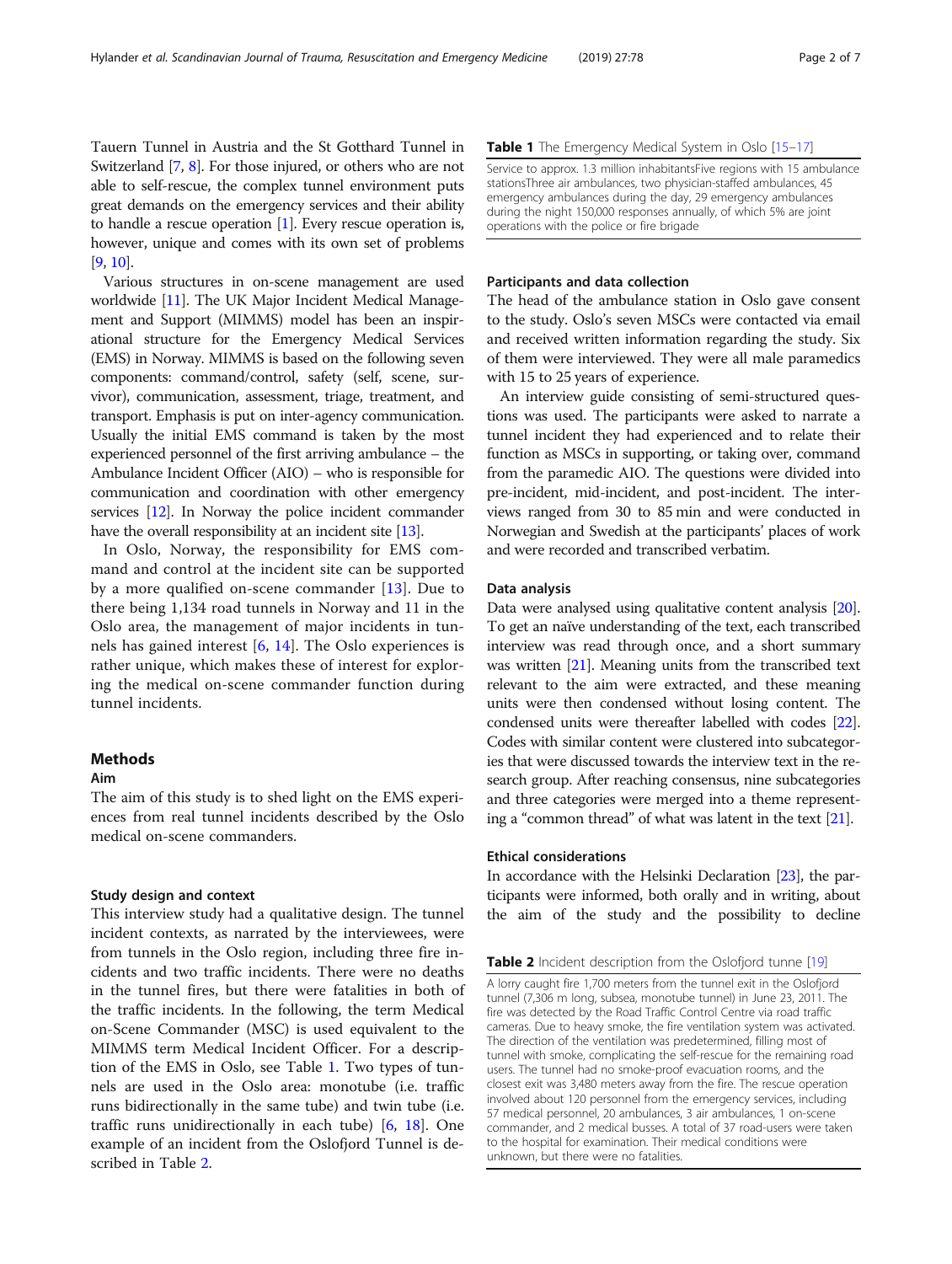participation and to withdraw at any time without giving a reason. Written informed consent was obtained from all of the participants. The identities of the participants cannot be uncovered based on the quotes in this study, and the interview material was coded and stored in a safe place. The respondents had no dependency on the researchers, and the study was not covered by the Swedish Act concerning the Ethical Review of Research Involving Humans (cf. [[23](#page-6-0), [24\]](#page-6-0)).

#### Results

Firstly, the theme "Mutual understanding of a tunnel incident" is an overall interpretation of the results. Secondly, three categories are presented together with their respective subcategories (Table 3). Quotes are used throughout to show the internal consistency.

#### Theme: mutual understanding of a tunnel incident

The theme underlines the importance of capturing a common view of the incident in all emergency services in order to optimise the rescue operations. It is important that personnel at the scene have a mutual understanding of all involved parties' tasks and responsibilities. With a common understanding, unnecessary and time-consuming arguing might be avoided.

#### Category 1: support of EMS personnel at the incident site

The MSCs described it as important to find the available resources that are needed and to keep medical personnel well informed and guided. An adequate risk assessment is also important. A wise MSC would take the medical personnel's unique skills and experiences into account. Planning is another important task, using knowledge of geography, resources, and tunnels to formulate an optimal plan of operation.

#### Tactical leadership

The MSCs said they try to take a calm approach and a bird's-eye view when supporting the first arriving AIO, or when taking over command. A challenge is to handle the EMS personnel's strong will and independence, as well as expectations from the public to "do something". A follow-up of the EMS personnel's experiences and feelings was routine after major incidents.

"If you are the AIO, I will be right behind you and whisper hints in your ear so you can test and improve your skills as a leader."

#### Potential safety threats

The MSCs expressed that EMS personnel want to help, but sometimes overlook the risks. To limit the action of medical personnel due to safety issues was a difficult question, or a "burden of command". Overlooking risks might be fatal, and a main fear was to lose people under their command. They explained the necessity of forwarding adequate safety information from the joint command post to the EMS personnel on site, as well as to incoming medical personnel.

"Everyone wants to help. The firefighters smell smoke, the police hear gunfire, we see blood. But someone needs to say stop until we know more about safety issues, that is the hard part."

The participants were of the opinion that they were the best prepared in the EMS to consider various risks at the incident site due to their more in depth knowledge of tunnel structures and existing risks. They described incidents when smoke had blinded drivers of vehicles evacuating the tunnel, endangering the lives of firefighters making their way into the tunnel. Also, firefighters had lost their orientation in thick smoke, and

Table 3 Theme, categories, and subcategories

| Theme                                        | Category                                                     | Subcategory                                       |
|----------------------------------------------|--------------------------------------------------------------|---------------------------------------------------|
|                                              |                                                              |                                                   |
| Mutual understanding<br>of a tunnel incident | 1. Support of EMS personnel at the incident site             | Tactical leadership                               |
|                                              |                                                              | Potential safety threats                          |
|                                              |                                                              | Utilization of experience                         |
|                                              |                                                              | Implementation of knowledge                       |
|                                              | 2. Familiarity with other emergency services                 | Joint training efforts                            |
|                                              |                                                              | Inter-agency communication                        |
|                                              |                                                              | Feelings of trust and security                    |
|                                              | 3. Constraints and challenges in planning a rescue operation | Increased ordinary workload                       |
|                                              |                                                              | Feelings of lack of understanding<br>and training |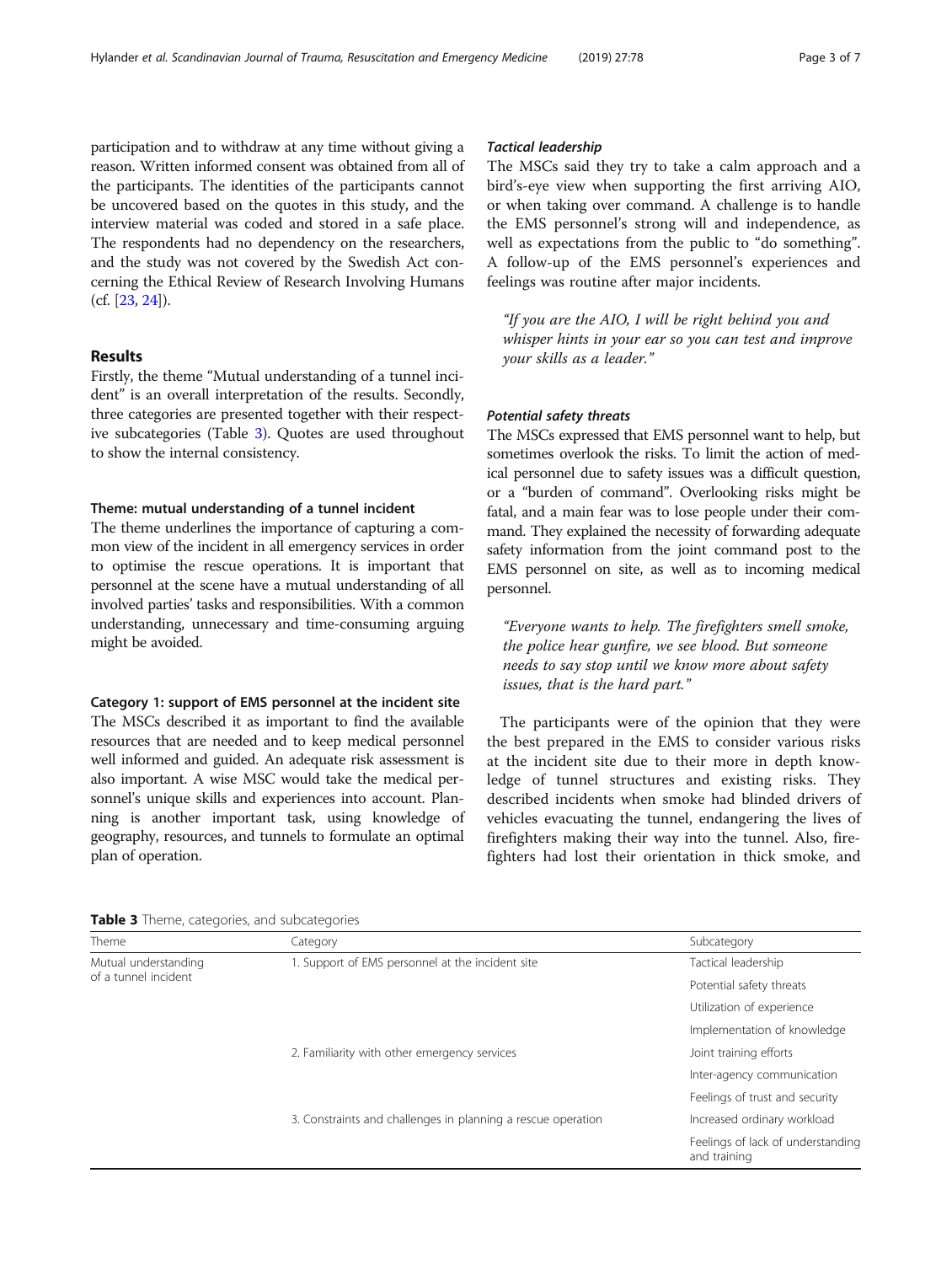loud noises from tunnel ventilation fans made it difficult to hear or give orders.

"In regard to the safety aspect of a tunnel fire we were talking about, if there is smoke in the tunnel, we do not send EMS personnel into the smoke."

MSCs' exclusive knowledge also made them aware of risks of explosions in tunnels, e.g. busses powered by natural gas. Fuel leaks were described as another potential risk, especially when cutting through metal, with a risk of sparks igniting the fuel.

"But if we are talking about gas exposure and similar things. You need to gather information, you need someone to ask the question of which cargo the lorry has, if it is dangerous."

#### Utilisation of experience

The MSCs said that inexperienced colleagues sometimes hesitated to enter a tunnel. They also described how recently graduated paramedics had a lack of tactical knowledge and limited experience working in tunnels. However, recently graduated colleagues were said to be eager to learn and to listen to older colleagues, which was described as a comforting factor for the MSCs. With experience comes a good "clinical eye", i.e. the intuition to see what is needed.

"The younger ones are more amenable to education and new knowledge. And they also look to older colleagues for support, which makes our job a lot easier."

#### Implementation of knowledge

MSCs' experienced a lack of a complete tactical plan for managing tunnel incidents, and sometimes there was a need to think outside the box. Currently, they plan for access to the incident site and a suitable route for evacuating the patients, as well as for other routine factors in major incidents. Lack of personnel was, however, a concern to the MSCs. The MSCs were of the opinion that their experience of tunnel incidents might be better used by incident planners, and they would also welcome a special training course for tunnel incident management.

The MSCs experienced themselves as pioneers for a more proactive medical care because they felt it was not acceptable to just wait outside the tunnel for injured people to arrive. The MSCs had the policy that the tunnel should be "*safe enough*", rather than entirely secured. Due to experiences from multiple fires and a deeper

knowledge of the tunnel structure, a certain procedure for handling incidents has emerged.

"So, during a rescue operation, we cannot stand outside and wait for the fire brigade to say, entirely safe. No, we have to go in."

#### Category 2: familiarity with other emergency services

The cooperation between the three emergency services (police, ambulance, and fire brigade) and other services such as the Road Traffic Control Centre (RTCC) was described as vital for a successful rescue operation. By creating bonds also outside of working hours, a sense of trust is created, which helps all organisations work effectively together. The three emergency services also formally train together in order to improve collaboration.

#### Joint training efforts

The MSCs wished for more joint training to identify shortcomings. Training exercises in faster extraction of injured people from damaged vehicles involving the fire brigade and EMS was described as example of effective cooperation for reducing time to treatment. The importance of collaboration exercises in on-scene management was also expressed. Even if they have access to an online learning system for all three of the emergency services, they wanted a joint training centre to practice management of tunnel-related incidents.

"I know how the tunnel is built, and I know approximately how much fire damage it can take and so on. Which means that, as an MSC from the ambulance perspective, I have the same starting point as the fire chief."

#### Inter-agency communication

The MSCs experienced lack of communication and sometimes conflicts between the different emergency services as a problem, which is why they have formed a special forum for sharing experiences and strategies. The MSCs also explained that in the event of a joint assignment one simple routine is that the three on-scene commanders meet and presents themselves by handshakes at the tunnel entrance. Each of the on-scene commanders is of course responsible for sharing necessary information with their units. The RTCC has the possibility to send live traffic camera images from the scene to higher command levels of the police and fire brigade, but not to the EMS, which was regarded as a shortcoming.

"A lot of things can go wrong if we do not understand each other. We try to have a lot of focus on the same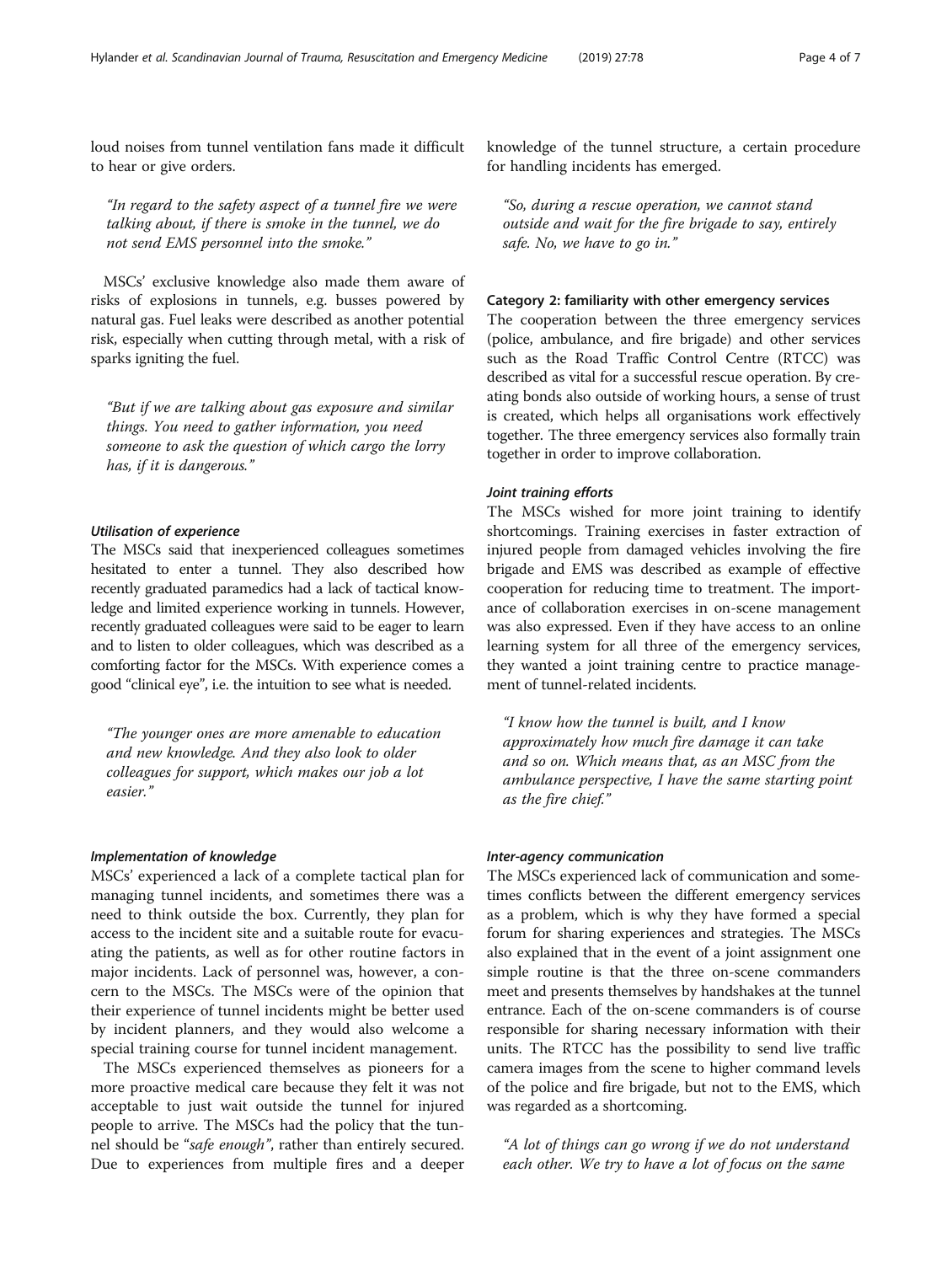basic understanding and communication in a language that everyone can understand."

#### Feelings of trust and security

The MSCs had developed a habit of engaging in social activities with corresponding emergency services commanders such as dining, spending time and getting to know each other on a first-name basis. This made them more familiar with each other and built a sense of trust and an interest in helping each other.

"So, it becomes very important to have unofficial contacts, networks, subcultures. At specific incidents and operations, unofficial contacts should also be accepted."

#### Category 3: constraints and challenges in planning a rescue operation

MSCs described the development of having less time between calls than earlier. The drawback of this is that the time for exchanging experiences with colleagues and visiting risk locations such as tunnels has been reduced as has training together with other emergency services. In addition, the implementation of the function as MSCs in tunnel settings has been met with questions regarding productivity from higher levels.

#### Increased ordinary workload

MSCs felt that the workload, with more EMS calls and less time between calls, has increased. Earlier, the time between calls gave more time for exchanging experiences, for training, and for recuperating. This time constraint has also reduced the opportunity to share a cup of coffee with personnel from other emergency services after an incident, resulting in less time for exchanging experiences. At an incident site, MSCs also experienced an expectation to release EMS personnel at the earliest opportunity, even if they wished to have short reviews after major incidents.

"I talked to the EMS personnel and only gave some minor feedback because most of them had to return to regular operations."

#### Feelings of lack of understanding and training

The MSCs felt that higher-level incident organisers have shown little interest in the MSCs' role in major incidents. They experienced a general lack of training in tunnel settings in collaboration with other emergency services. They also felt themselves outside the planning process because they could not influence the aim of joint exercises. They also felt neglected by their superiors when coming up with new ideas for exemple utilising cancelled calls to risk objects like tunnels as training opportunities with the police and fire brigade.

It was initially difficult to get acceptance for the function of the MSC system, and it was a struggle to explain the need of an MSC in the municipality. Furthermore, they expressed a concern that when the need for an MSC arises they will be engaged in other routine tasks.

"It happens often that a call is cancelled because we are not needed. We should use these opportunities to continue to the incident scene together with the fire brigade and police and set up the command post, and we should take 10 minutes to reflect. We should be thinking: if the incident were major, if you were the police on-scene commander in charge, what would you do? If you were the fire on-scene commander, what would you do? We would have gotten something out of it; it is the closest to a real situation we can get."

#### **Discussion**

The results highlight that cooperation between the three emergency services is vital for successful rescue operations in tunnels. If there are inexperienced EMS personnel making critical decisions, or arguing between the emergency services, the operation becomes inefficient. To remove such complications, different fora to work out tactical leadership and to disseminate experiences are regarded as necessary. An MSC function, like corresponding functions in the police and fire brigade, might take over command and control for the EMS on site and/or support the AIO.

Safety threats are a major factor for all emergency services [[25](#page-6-0)], and it was emphasised how important a common understanding of the safety at a tunnel incident is. The MSCs' concept of "safe enough" pointed to a desire to advance EMS closer to the injured and to shorten time to treatment, which is a change from being completely passive outside the tunnel as in the past. However, the MSC should not neglect the risks, but make an informed decision. After the Oslo bombing in 2011, the attitude has changed to a more active role [\[26\]](#page-6-0). The Norwegian Directorate of Health (Helsedirektoratet) concluded in 2015 [[27](#page-6-0)] that a joint decision from the command post is needed in those cases. Still, there is a debate and there is more to explore regarding EMS personnel's' attitudes toward safety at challenging incident sites.

The results also show that familiarity and mutual understanding between the three emergency services was achieved by joint training sessions and programs. A national course in tunnel incident management is available in Oslo, aiming for a common understanding. Also, table top exercises (as in the MIMMS course) improve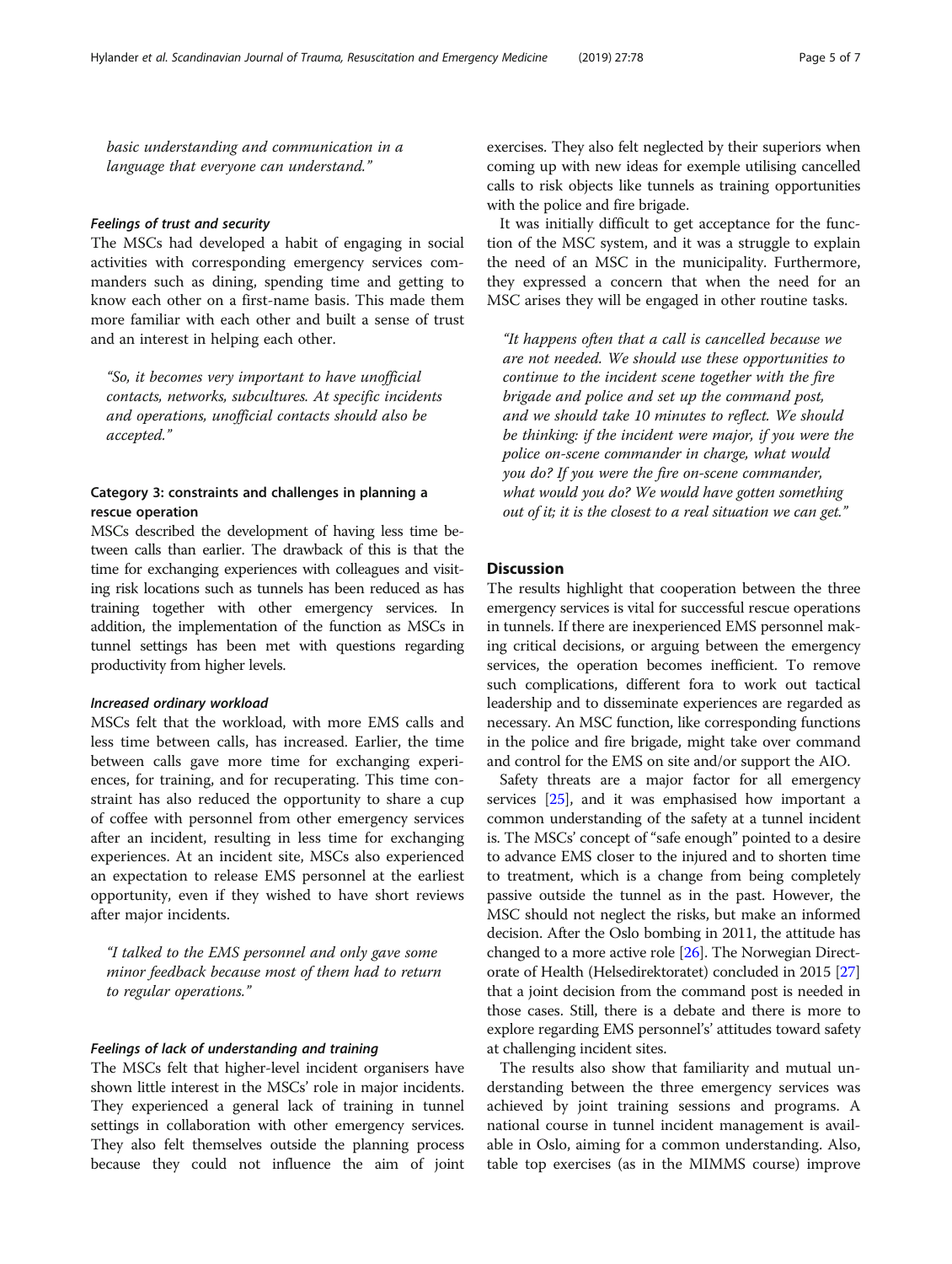<span id="page-5-0"></span>the tactics for different scenarios and strengthen interagency collaboration. Besides table top exercises and drills, it is also important to share experiences and lessons learned [[28\]](#page-6-0). However, the MSCs experienced some constraints in time, interest, and resources from management for such planning and training. Others have found similar constraints, such as budget constraints and greater demand on the ambulance services due to, for example, an increased elderly population. They also found that increased workload and poor support from the management reduces the wellbeing of the EMS personnel [\[29,](#page-6-0) [30](#page-6-0)]. To address this, there is a need to find innovative solutions despite the organisation's high workload and weak upper management support.

Joint decisions based on available facts were reported to be important to avoid misunderstanding and different views of the situation. Other authors [\[31,](#page-6-0) [32\]](#page-6-0) also found that collaboration and correct information are important, especially during the initial phase of the emergency response. In Norway, the Police Incident Officer is ultimately responsible for the work at the incident site [[13](#page-6-0)]. Using a hierarchical structure as e.g. in the US, may make a joint operation effective [[32](#page-6-0)]. Improvisation was regarded to be needed in special situations, and this might be more easily initiated through close cooperation.

The MSCs acknowledged the need for trust and familiarity with the other services. Due to the trust, built also outside working hours, the commanders experienced a willingness to support each other with different tasks. It was also found that trust was regarded as a factor of success, but needed to be developed before collaborating in the field. Such workplace culture promoted positive group dynamics [[33](#page-6-0)]. Beside trust between the emergency services, MSCs might also place trust in the less experienced first-arriving AIOs, helping them grow in their leadership role. Others [[34](#page-6-0)] also found that this type of support is an important factor for personal development.

#### Methodological considerations

This study is based on interviews with six out of seven possible interviewees, which is a limited, but nearly a complete material. The interviews were thick with rich descriptions, and the analysis of the texts gave results that are considered valid and following the regimen of qualitative content analysis [[20](#page-6-0)]. Consensus was reached for subcategories and categories by discussion among the authors, and being familiar with EMS care, as the authors are, might have minimised the risk for misunderstandings.

#### Conclusion

The MSC function in Oslo was experienced to be a valuable improvement in the EMS quality and efficiency, especially in challenging contexts such as tunnel incidents. These results might be of interest for EMS in similar contexts of underground incidents in densely populated areas.

#### **Abbreviations**

AIO: Ambulance Incident Officer; EMS: Emergency Medical Services; MCS: Medical on-Scene Commander; MIMMS: Major Incident Medical Management and Support; RTCC: Road Traffic Control Centre

#### Acknowledgements

We would like to thank the participants for contributing their time and knowledge that made this study possible.

#### Authors' contributions

JH: Planning the study, data collection, data analysis, and writing of the manuscript. B-IS: Supervision, planning the study, data collection, data analysis, and writing of the manuscript. LG: Planning the study, data analysis, and writing of the manuscript. UB: Planning the study, data analysis, and writing of the manuscript. All authors have participated in the manuscript according to the criteria for authors. All authors have read and approved the final manuscript.

#### Authors' information

JH: RN, PEN, MSc, B-I S: RNT, PhD, Senior Professor, UB: MD, PhD, Senior Professor, LG: RN, PEN, PhD, Senior Lecturer.

#### Funding

Funding was provided by the Swedish National Board of Health and Welfare along with the European Regional Development Fund under the Safety & Security Test Arena project. The authors are affiliated with the Arctic Research Centre, Umeå University.

#### Availability of data and materials

The source material used in the present study is available from the corresponding author upon reasonable request.

#### Ethics approval and consent to participate

Please see the heading "Ethical considerations".

### Consent for publication

Not applicable.

#### Competing interests

The authors declare that they have no competing interests.

Received: 16 April 2019 Accepted: 19 July 2019 Published online: 20 August 2019

#### References

- 1. Tseng WW, Shen TS, Hsieh PP. Theory establishment and data preparedness for modeling emergency medical service in case of a mass casualty incidents in road tunnels. Procedia Engineering. 2018;211:36–45.
- 2. Karlsson S, Gyllencreutz L, Engström G, Björnstig U, Saveman BI. Preparedness for mining injury incidents - interviews with Swedish rescuers. Saf Sci Mon. 2017;20:1.
- 3. Hallén B, Kulling P. The fire at the King's cross subway station on the 18th of November 1987 (in Swedish). In: Report no.: 1990: The Swedish National Board of Health and Welfare; 1990. p. 30.
- 4. LaCroix D. The Mont-Blanc Tunnel fire. What happened and what has been learned. Proc. 4th Int. Conf. Safety in Road and Rail Tunnels/Madrid/2-6 April 2001, Vardy (ed.), Dundee: University of Dundee, 3–15.
- 5. Abraham O, Dérobert X. Non-destructive testing of fired tunnel walls: the Mont-blanc tunnel case study. NDT & E International. 2003. [https://doi.org/1](https://doi.org/10.1016/S0963-8695(03)00034-.3) [0.1016/S0963-8695\(03\)00034-.3](https://doi.org/10.1016/S0963-8695(03)00034-.3).
- 6. Amundsen F H. De fem store tunnelbrannene i Norge. (Nor.). Statens vegvesen. No. 340. 2017. [https://www.vegvesen.no/fag/publikasjoner/](https://www.vegvesen.no/fag/publikasjoner/publikasjoner/statens+vegvesens+rapporter/_attachment/1726872?_ts=15a3c8ce0f0&download=true&fast_title=De+fem+store+tunnelbrannene+i+Norge) [publikasjoner/statens+vegvesens+rapporter/\\_attachment/1726872?\\_ts=15a3](https://www.vegvesen.no/fag/publikasjoner/publikasjoner/statens+vegvesens+rapporter/_attachment/1726872?_ts=15a3c8ce0f0&download=true&fast_title=De+fem+store+tunnelbrannene+i+Norge) [c8ce0f0&download=true&fast\\_title=De+fem+store+tunnelbrannene+i+](https://www.vegvesen.no/fag/publikasjoner/publikasjoner/statens+vegvesens+rapporter/_attachment/1726872?_ts=15a3c8ce0f0&download=true&fast_title=De+fem+store+tunnelbrannene+i+Norge) [Norge](https://www.vegvesen.no/fag/publikasjoner/publikasjoner/statens+vegvesens+rapporter/_attachment/1726872?_ts=15a3c8ce0f0&download=true&fast_title=De+fem+store+tunnelbrannene+i+Norge). Accessed 18 Jul 2018.
- 7. Rosmuller N, van den Brand R. Emergency response possibilities at freight railway tunnel accidents. Int J Emerg Manag. 2003;5:374–96.